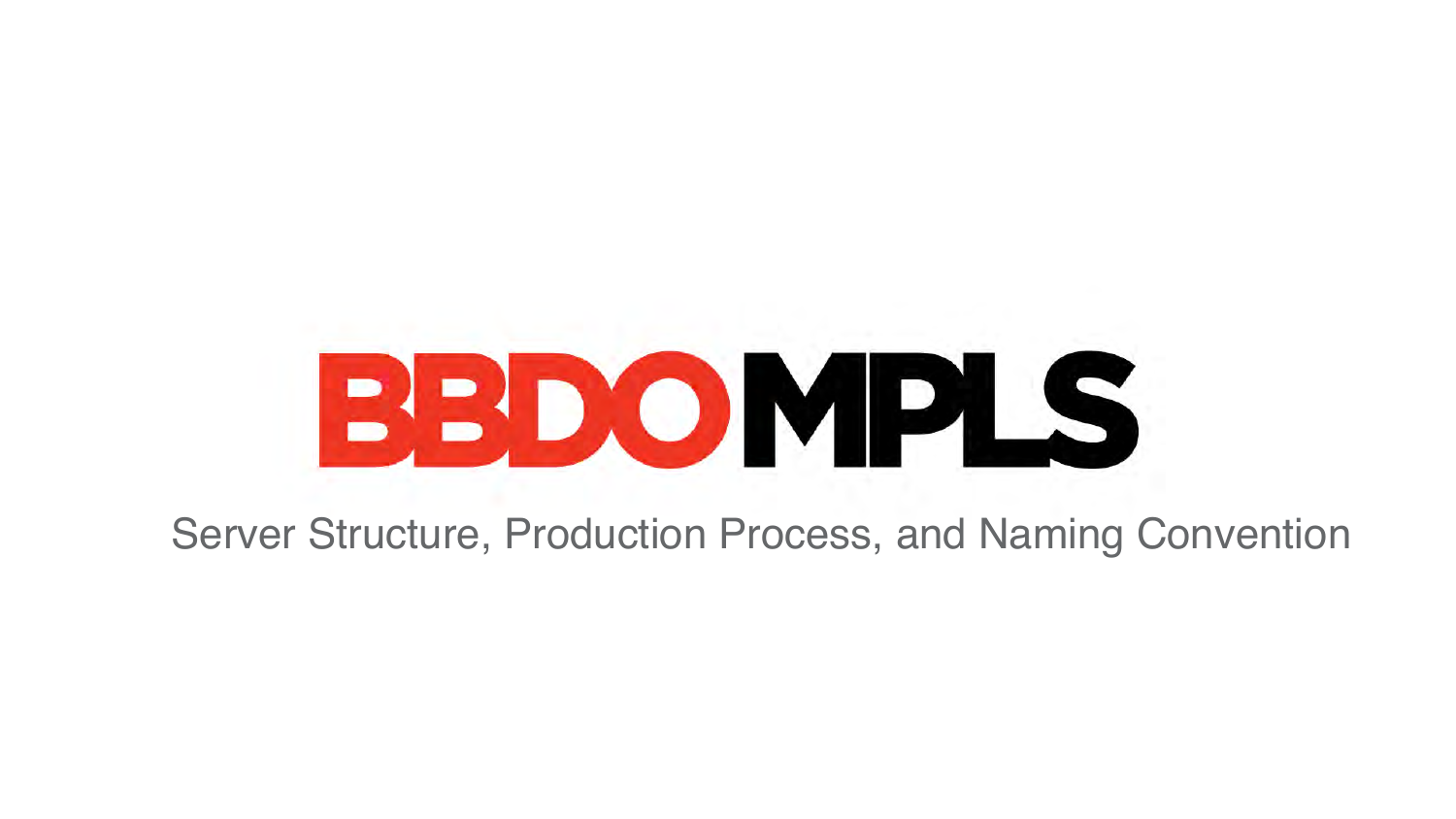### **About the Server**

Nasuni consists of a local server and a cloud extension/back up for the data. New data and/or data that is accessed on a regular basis lives on the local server. Older data or data accessed less frequently is stored only in the cloud.

DO NOT place files or create folders on the server outside of the structure. If a project folder has not been opened, please ask your PM.

DO NOT use spaces, dots, dashes or condensed words. Use an underscore. DO NOT give files random names. Use the naming convention provided DO NOT leave files on your desktop. Back up your work DAILY to the project folder. DO NOT store job or brand related files on the server under any agency department folder. Use Clients and the job folder, if applicable.

- 
- 

- 
- 
- 

**NOTE:** Depending on the data size, pulling files down from the cloud can be a bit slow. Be patient. Or submit a Paige ticket requesting these assets be pulled into the cache. When doing this, please provide the file path in your ticket. (command "i")

### **Keep it Organized**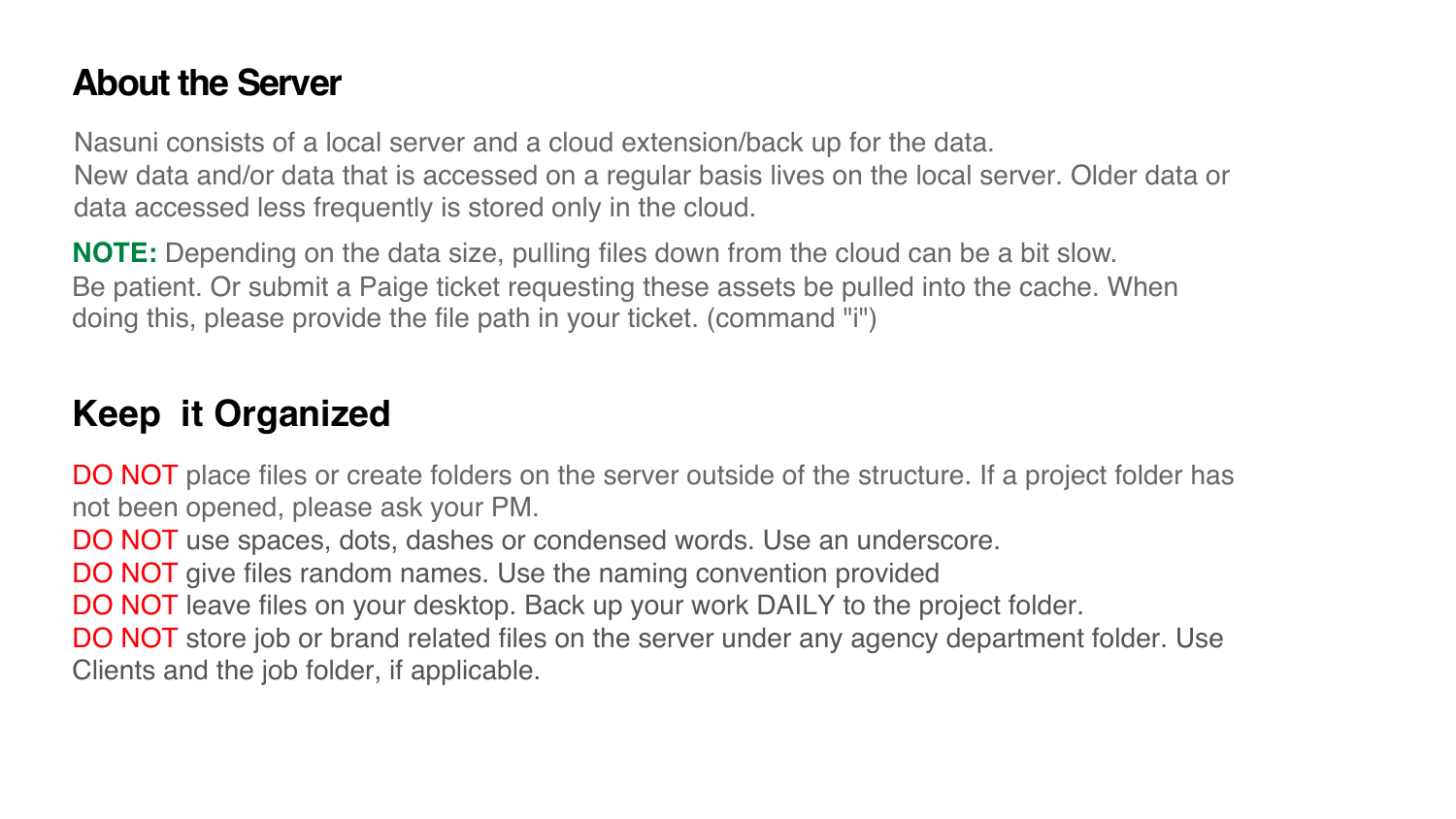- **Why are the folders grayed out?**
- **Gray means that the server is already open in the background.**
- **Open Finder or desktop folder to**



### **Connecting to**  the Server<br>
the Server

|                            |                            | <b>Connect to Server</b> |                         |
|----------------------------|----------------------------|--------------------------|-------------------------|
| <b>Server Address:</b>     |                            |                          |                         |
| smb://npf01mn.addomain.org |                            |                          | $^{+}$<br>$\rightarrow$ |
| <b>Favorite Servers:</b>   |                            |                          |                         |
| đít                        | smb://npf01mn.addomain.org |                          |                         |
|                            |                            |                          |                         |
|                            |                            |                          |                         |
| Remove<br>?                |                            | <b>Browse</b>            | Connect                 |
|                            |                            |                          |                         |



|                         | Select the volumes you want to mount on |  |
|-------------------------|-----------------------------------------|--|
| "npf01mn.addomain.org": |                                         |  |
| Agenc,                  |                                         |  |
| Clients                 |                                         |  |
| userdata                |                                         |  |
|                         |                                         |  |
|                         |                                         |  |
|                         |                                         |  |
|                         |                                         |  |
|                         |                                         |  |
|                         |                                         |  |
|                         |                                         |  |
|                         |                                         |  |

**connect.**

| 'MΠ | Select the volumes you want to mount on<br>"npf01mn.addomain.org": |
|-----|--------------------------------------------------------------------|
|     | Agency                                                             |
|     | <b>Clients</b>                                                     |
|     | userdata                                                           |
|     |                                                                    |
|     |                                                                    |
|     |                                                                    |
|     |                                                                    |
|     |                                                                    |
|     |                                                                    |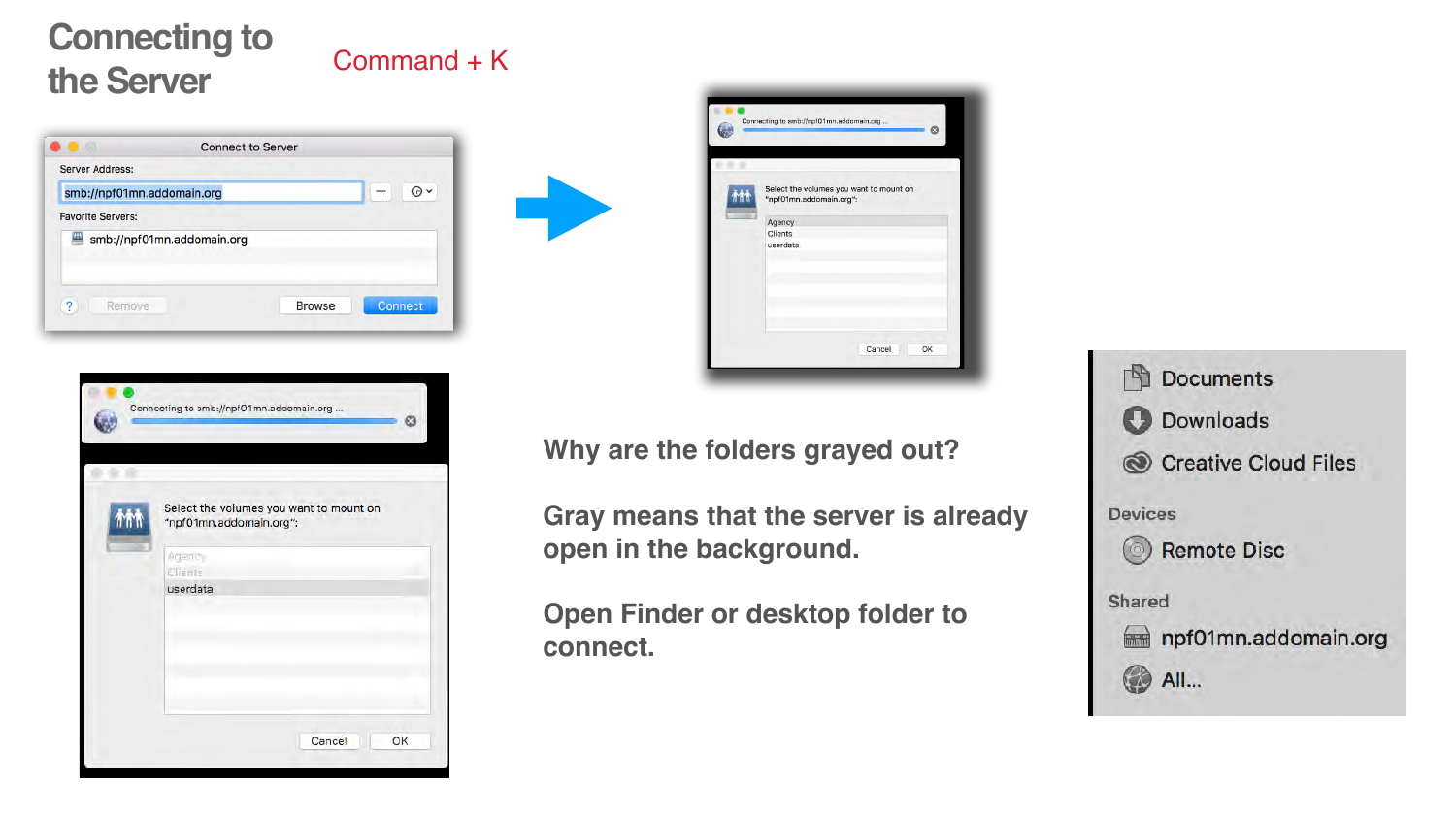### The information is organized into three groups:

•Agency

## **Data Structure**

### •Clients

### •Userdata

o Admin's folder that stores any computer backup files created.

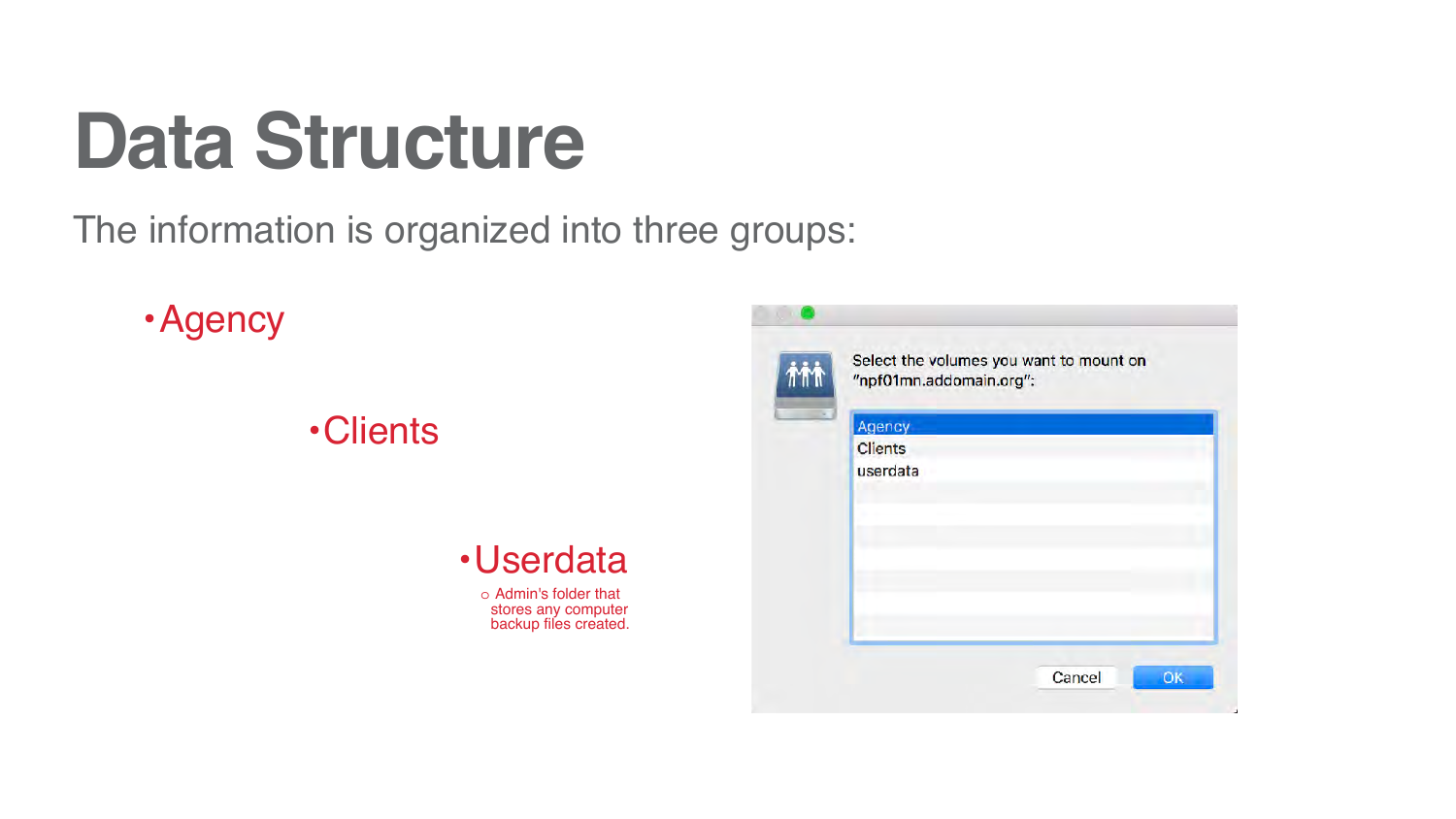# **Agency**





- Finance - Restricted access
- HR
	- Restricted access
- Business Affairs
- Flare
- Department
- General Office
- Misc -Backup & archives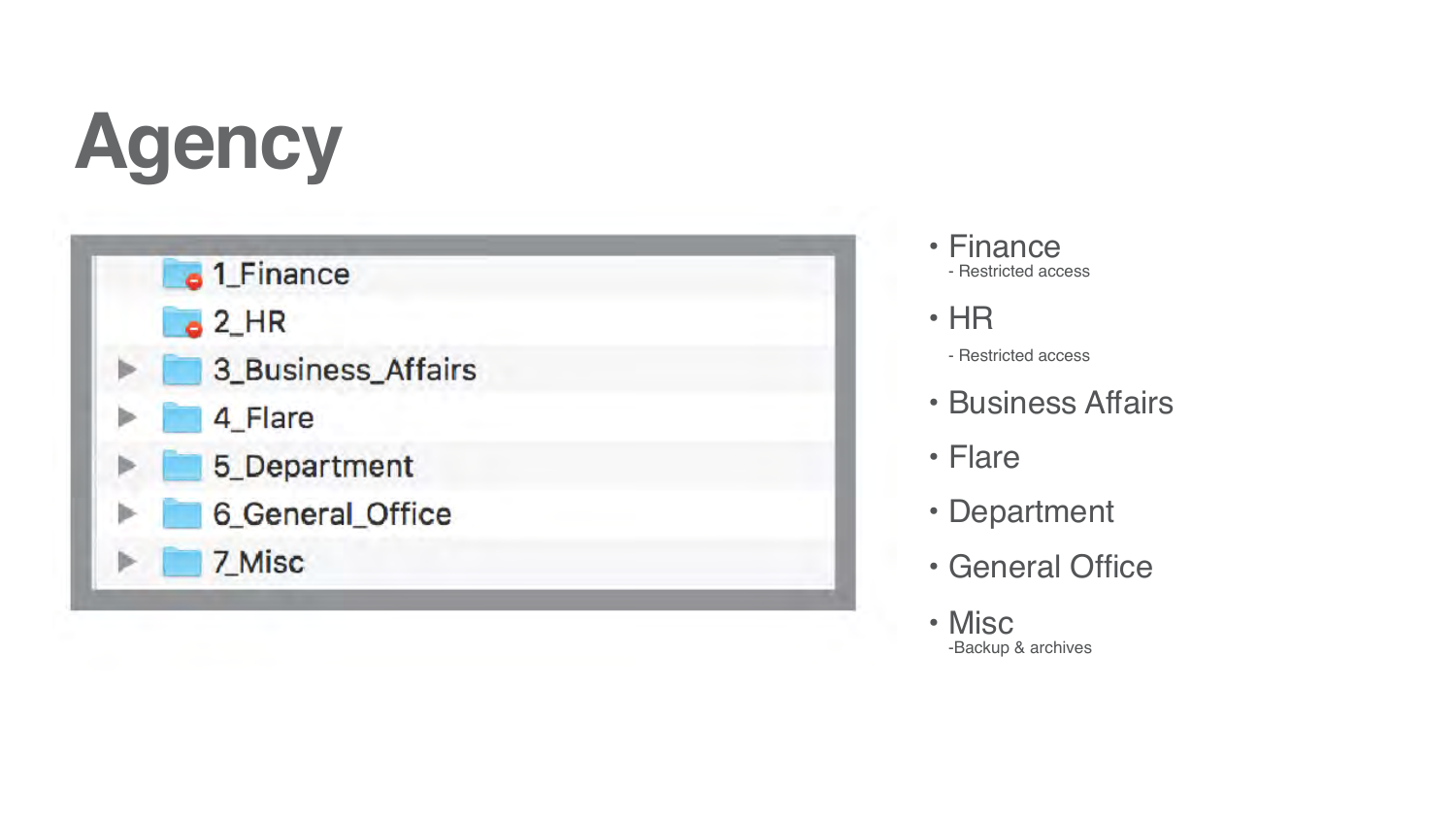# **Agency**

- 3\_Business\_Affairs Þ. 4 Flare Þ 5\_Department Þ 6\_General\_Office Þ
	- 7 Misc ×

3\_Business\_Affairs: Contracts, Final spots and other Broadcasts materials

4\_Flare: Video Editor's folder

5\_Department: Various department folders, on-boarding documents and old server

6\_General Office: Employee headshots and BBDO mpls Event Pictures

7\_Misc: **Restored Archives** 

### **Business Affairs** •Final Broadcast Spots

## **Flare**

•Flare video production files

### **General Office**

- Info
- Photos
	- ‣ Office events
- Forms
- Employees
- ‣ Headshots
- ‣ Bios

### **Misc**

- Restored Archived Data • Other Unorganized Data
-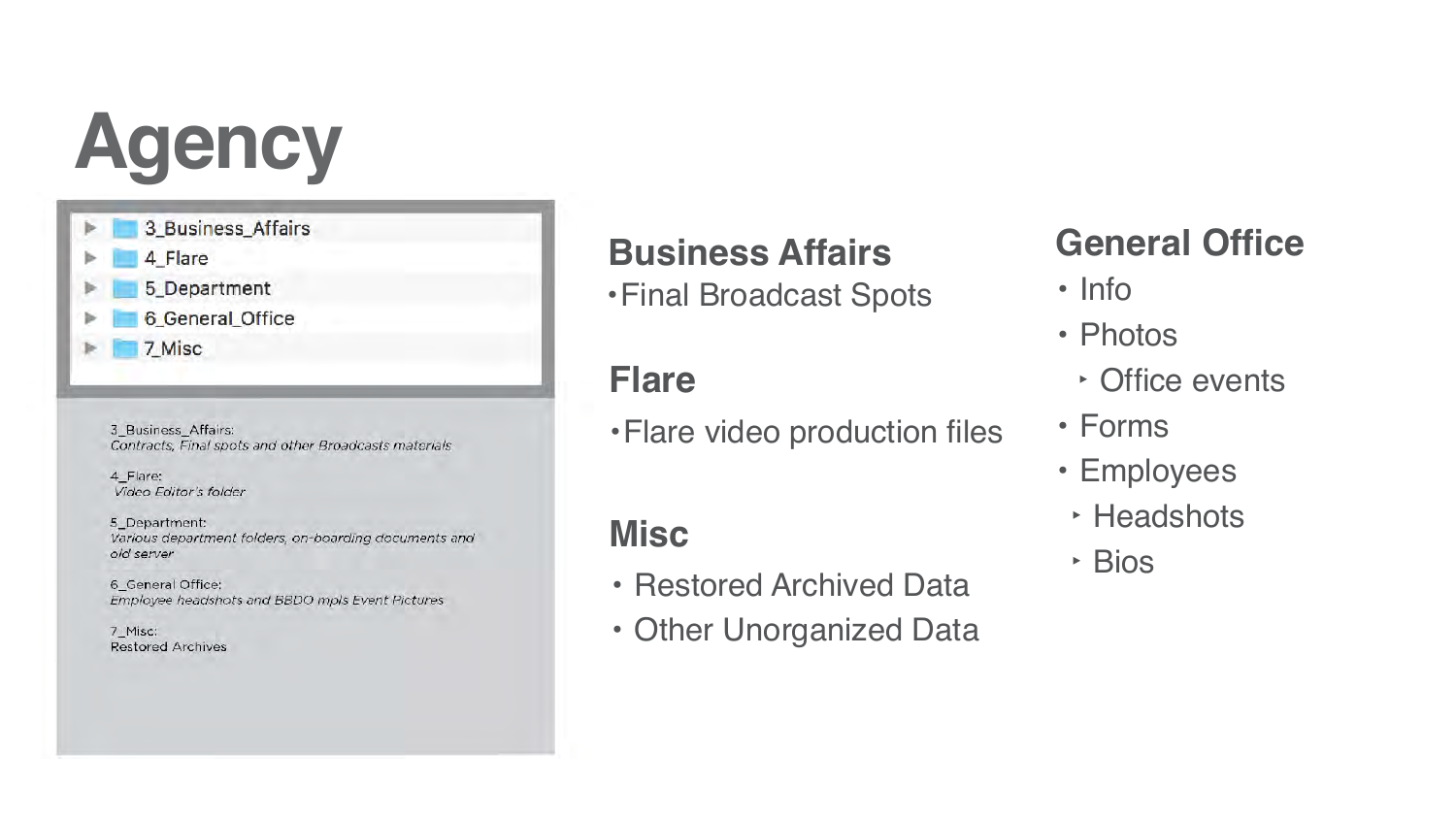# **Agency > Department**



### **Account**

- 
- 

•Client Invoicing •Files from former server



### **Creative**

- •Onboarding Materials •Files from former server
- 

### **PM**

- 
- •Server Folder Templates •AX Manuals



### **Production**

- •Onboarding Docs
- •Files from former server

### **Strategy**

- •Reference Docs
- •Brief Templates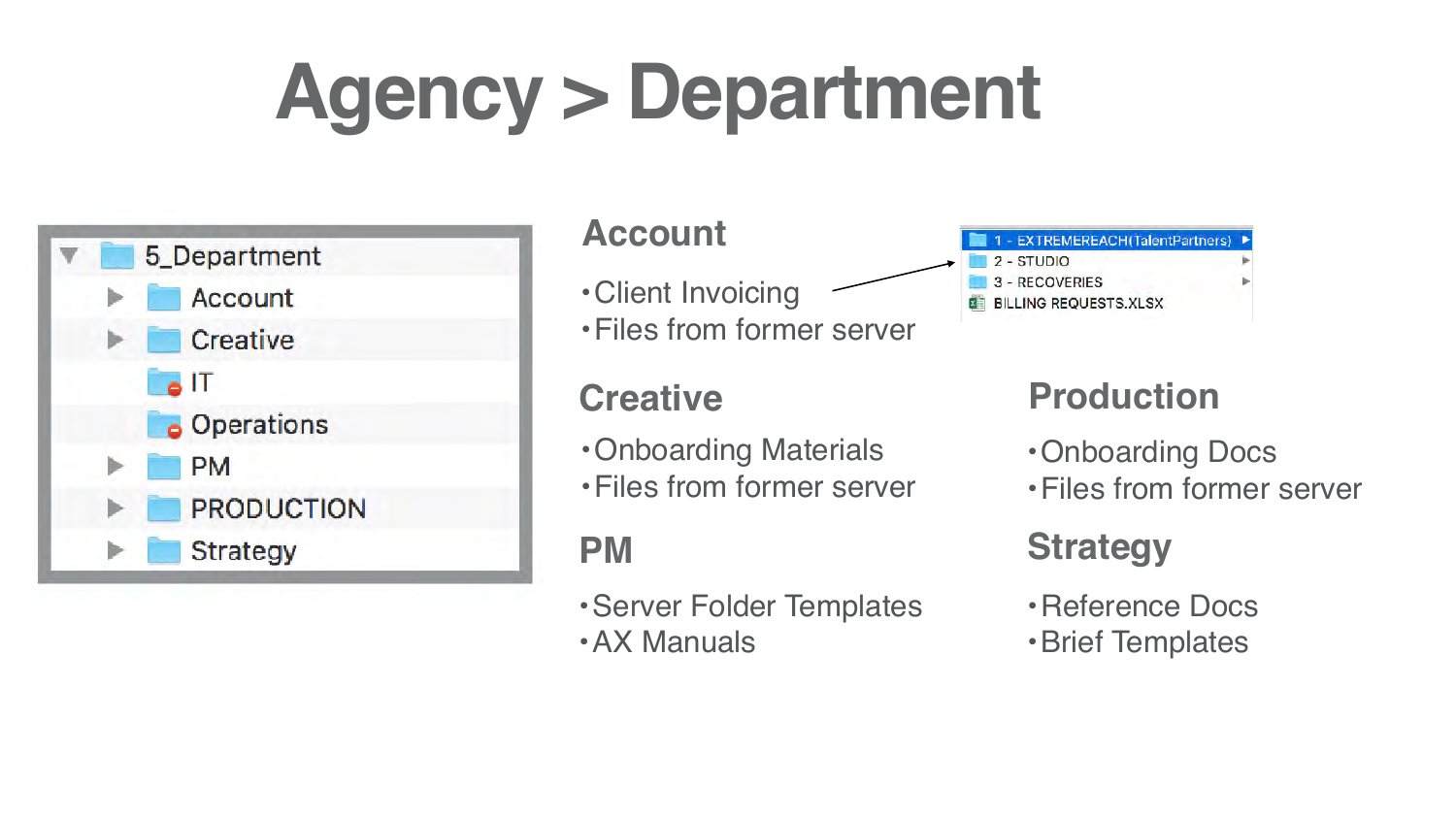## **Clients**

| Agency   |  |
|----------|--|
| Clients  |  |
| userdata |  |

- •New Business
- •BBDO
- •MLPS Pro-Bono
- •Active Clients
- •Former Clients Folder
- •NOTE: For new clients, submit Paige request.



### **Client Folder Structure**

| Natural_Choice    |  |
|-------------------|--|
| 1_Brand_Reference |  |
| 2_Account_Archive |  |
| 2012              |  |
| 2013              |  |
| 2014              |  |
| 2015              |  |
| 2016              |  |
| 2017              |  |
| 2018              |  |
| 2019              |  |

**Brand Guidelines** 

2\_Account Archive: old folders before 2012

5\_[years]

- •Brand Reference
- •Archived Account >2012
- •Year

oAsk a PM to open a new year folder

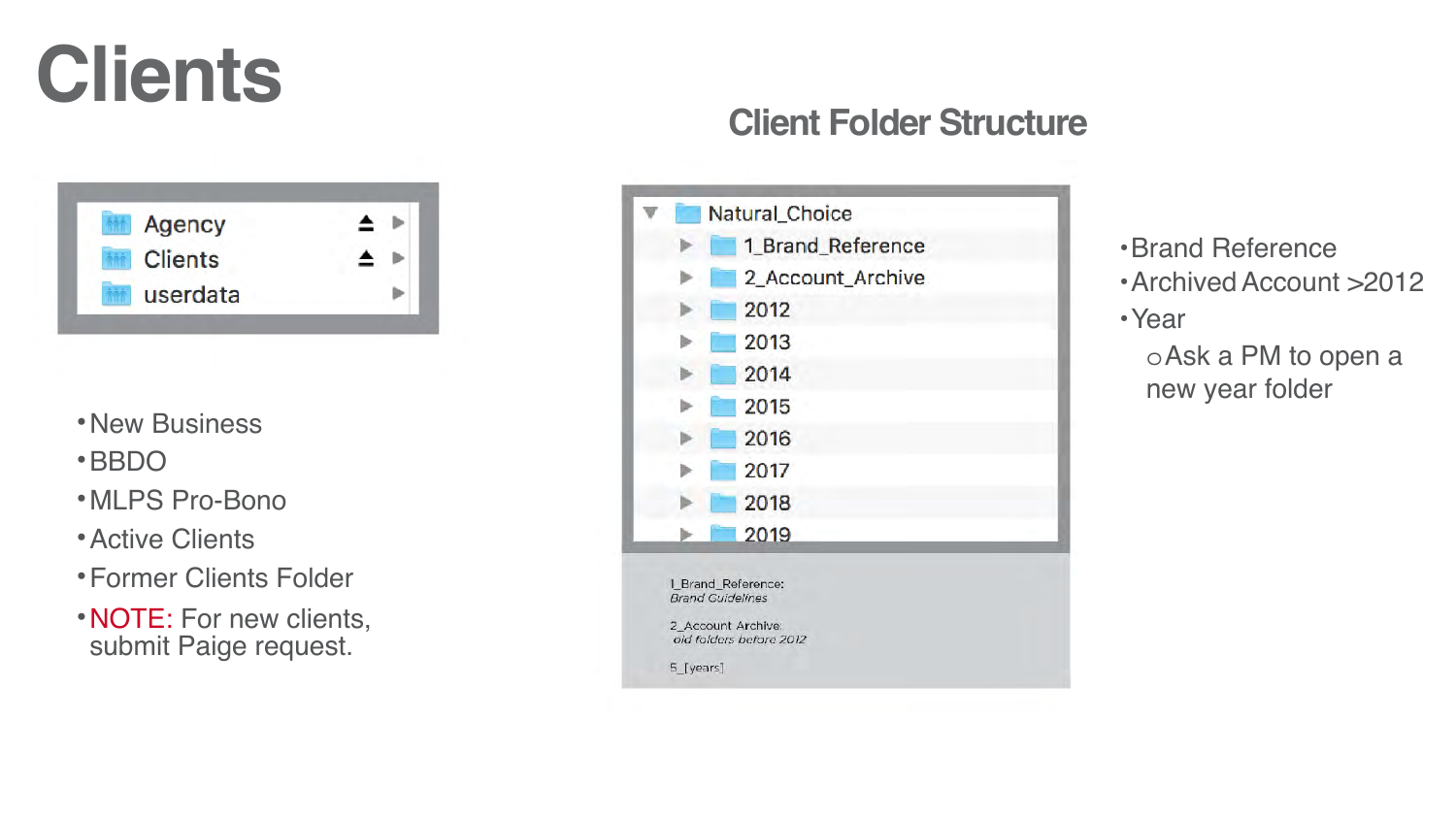### **Brand Reference & Brand Assets**



- •Brand Guidelines
- •Strategy
- •Brand Assets
- •Logins
- •Data Exports

|          | 3_Brand_Assets                         |
|----------|----------------------------------------|
|          | 1_Art                                  |
|          | 2_Logos                                |
|          | 3_Images                               |
|          |                                        |
|          |                                        |
| 1 Art    | Backgrounds, label and packaging files |
| 2 Logos: | Client logo iterations                 |

- •Brand backgrounds
- Art •Label Files
	- •Packing Files
- Logos •Brand Logos
	- •Photoshoots
- Images •Purchased Stock
	- •Product Shots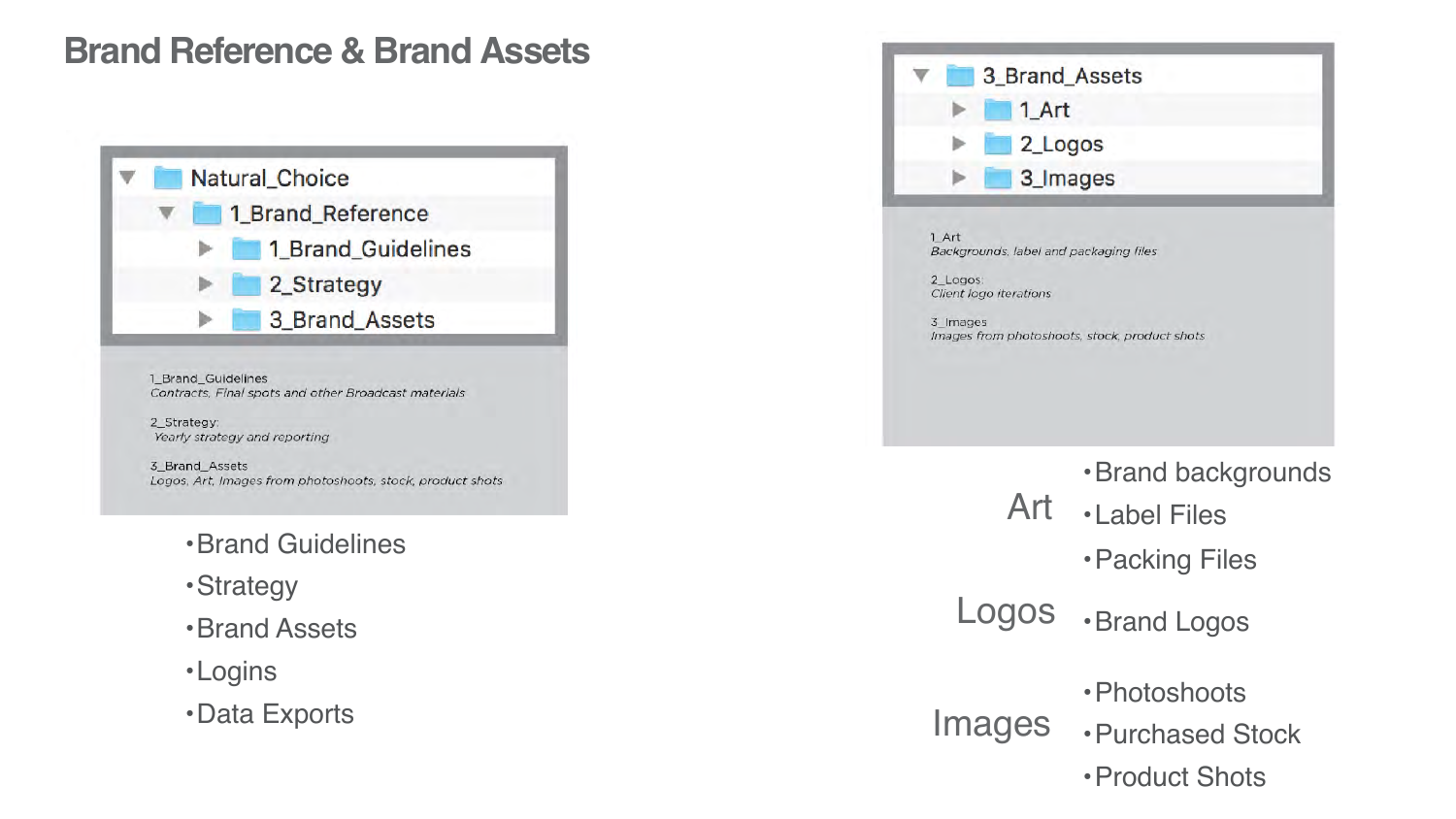

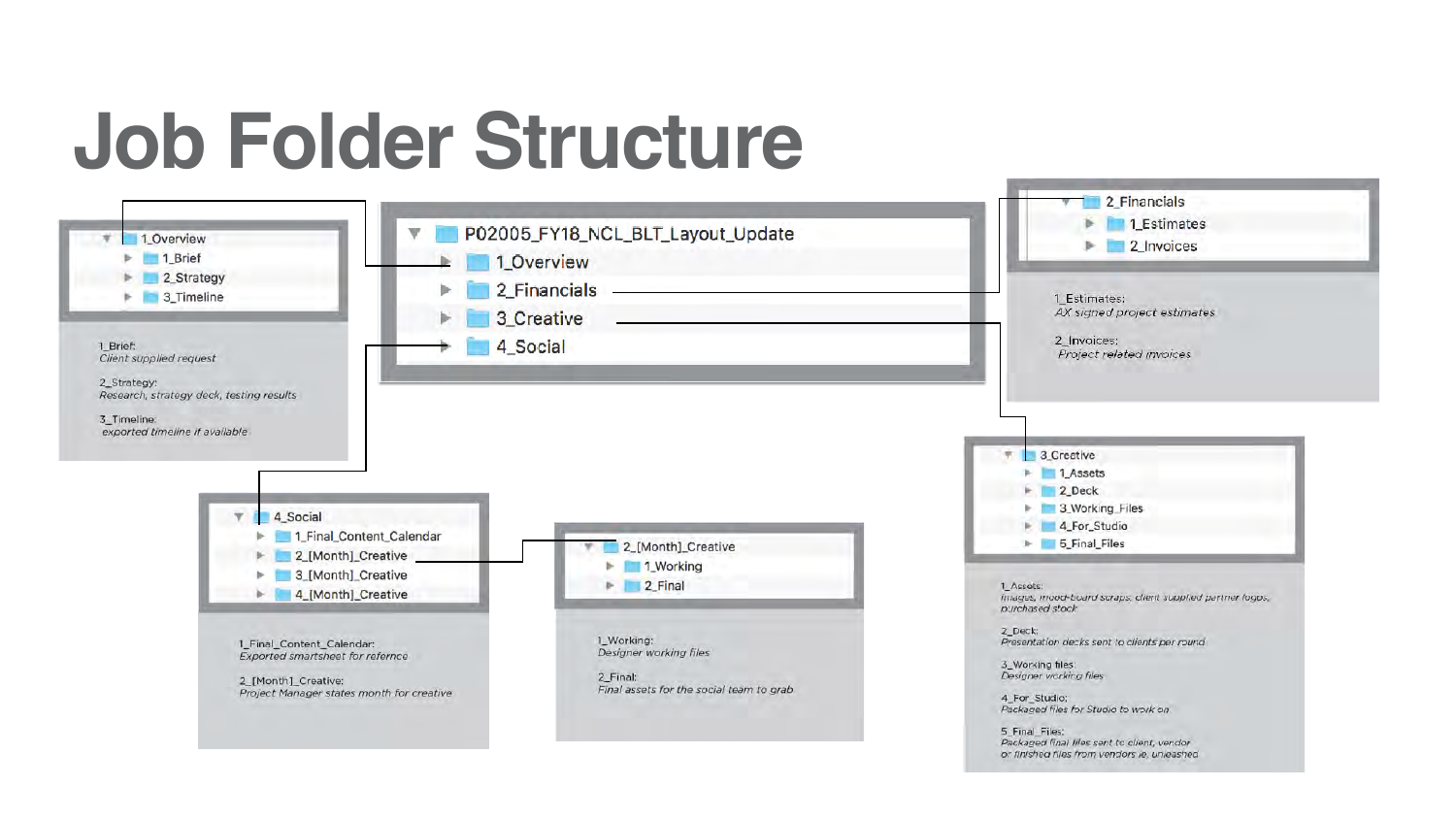

1\_Brief: Client supplied request

2\_Strategy: Research, strategy deck, testing results

3\_Timeline: exported timeline if available



- •Final Creative Brief
- •Strategy for Project
- •Timeline
- •Signed Estimates
- •Project Invoices

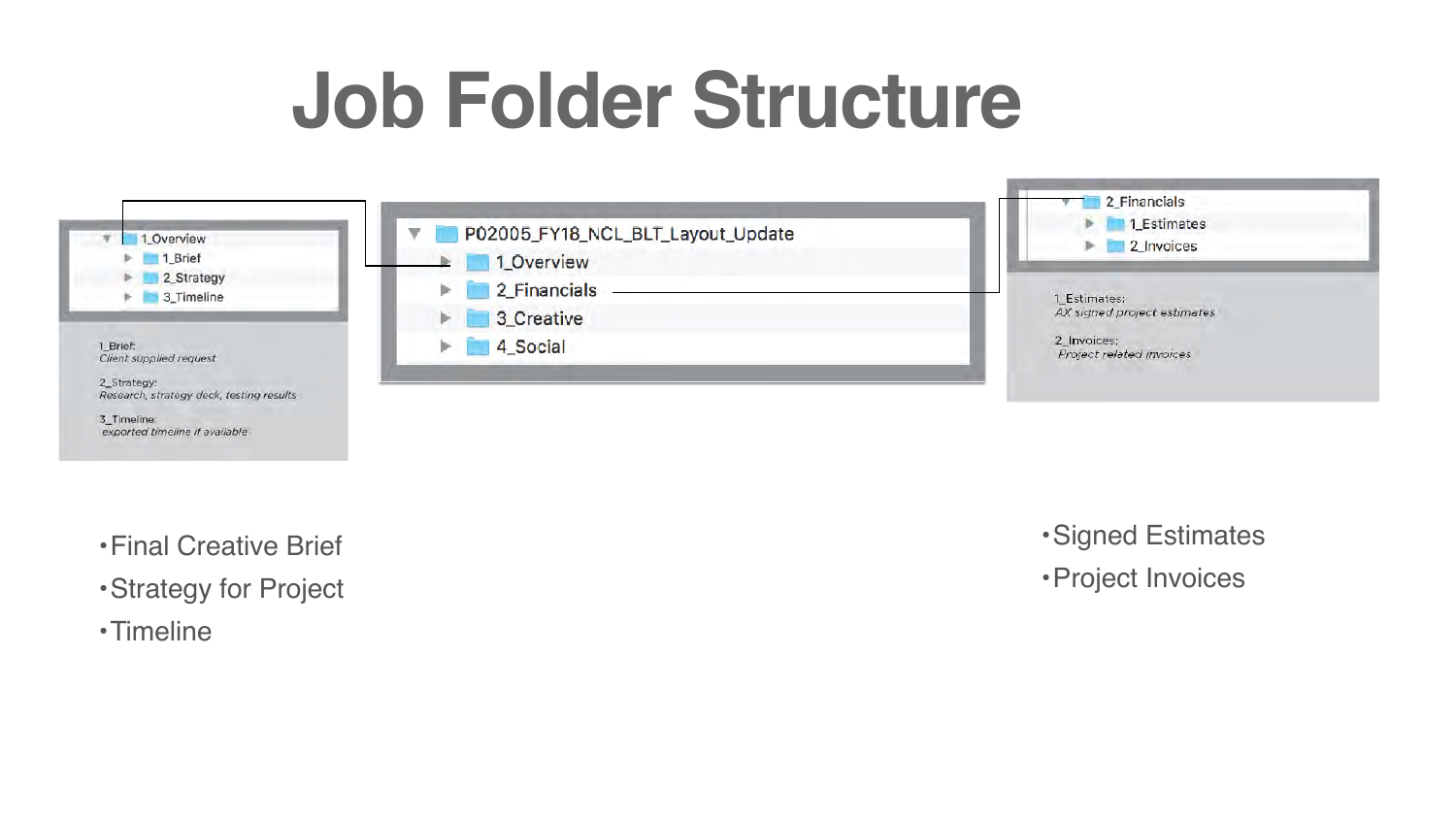- •Assets (job specific imagery)
- •Presentation Deck
- •Working Files (plus copy)
- •Packaged Files for Production
- 

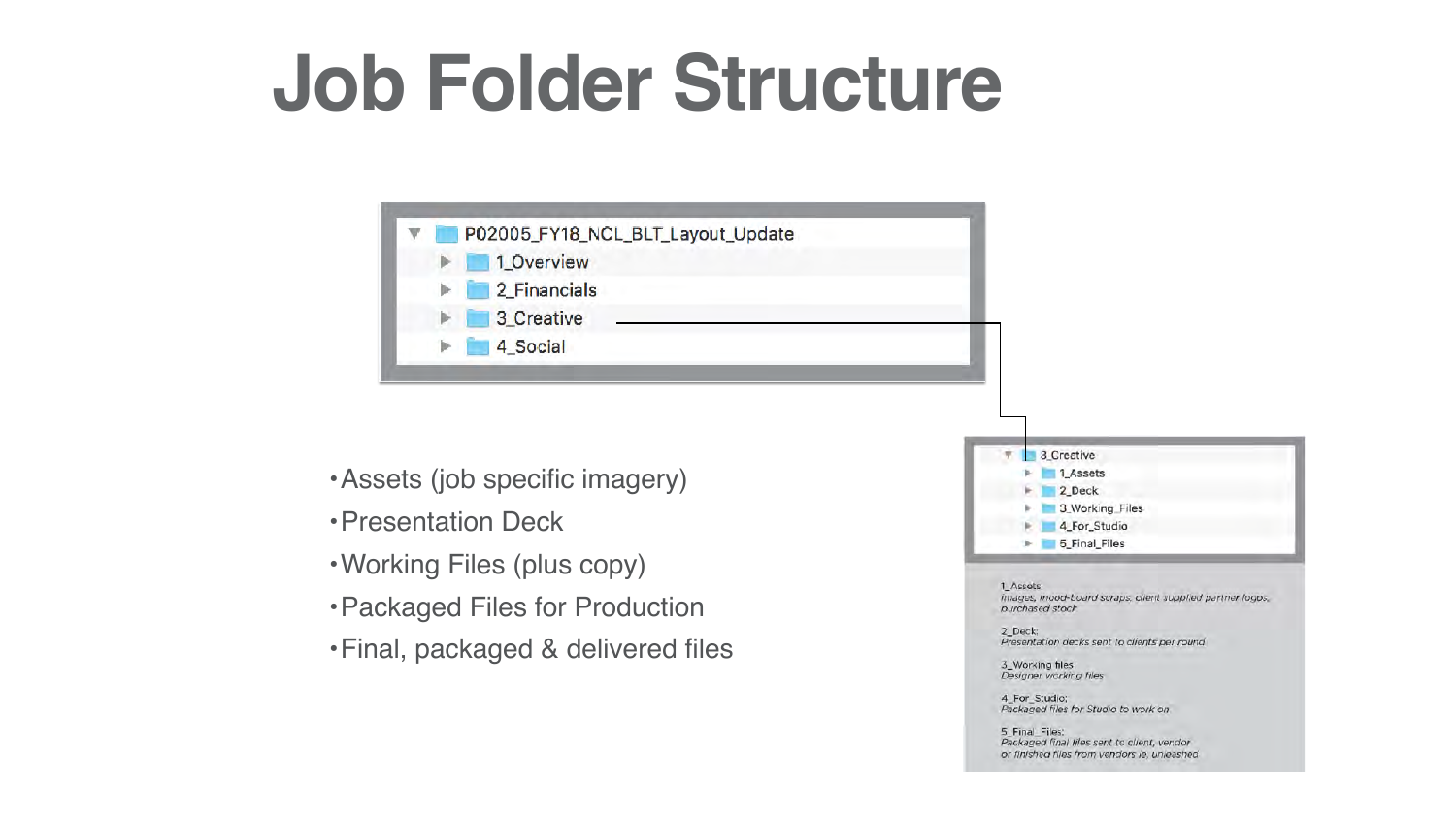

### **Social**

### **Creative**

- •Smartsheet Content **Calendar**
- •Content for Sprint/ Monthly Social

- •Working files & Assets
- •Final content filed by social platform IN WORKING FILE FORMAT (PSD) with JPG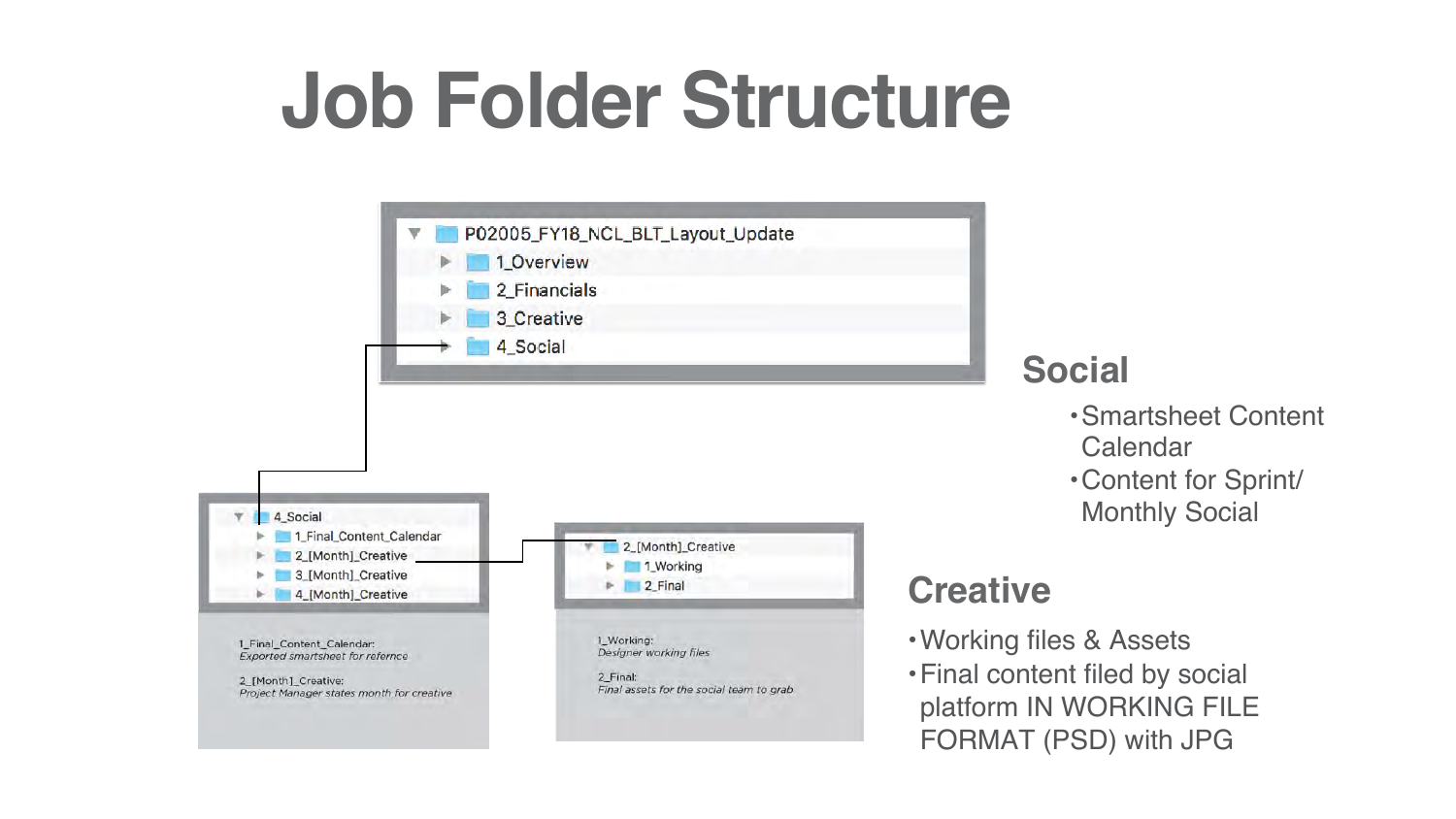# **Naming Jobs**

jobnumberxxxx\_BrandName\_Specifics\_Rd#

**EXAMPLE:** 2005\_NCL\_BLT\_Update\_Rd1

### FIRST STAGE CREATIVE CONCEPTING

INTERNAL CHANGES/ADD A LETTER PER CHANGE **EXAMPLE:** 

2005\_NCL\_BLT\_Update\_Rd1A 2005\_NCL\_BLT\_Update\_Rd1B 2005\_NCL\_BLT\_Update\_Rd1C

CLIENT CHANGES/CHANGE ROUND NUMBER **EXAMPLE:** 

2005\_NCL\_BLT\_Update\_Rd1 2005\_NCL\_BLT\_Update\_Rd2 2005\_NCL\_BLT\_Update\_Rd3

| <b>Brand Name</b>            | ABV.       |
|------------------------------|------------|
| CaringBridge                 | CBG        |
| <b>BF Butter Kernel</b>      | BUT        |
| <b>BF Kuners</b>             | KUN        |
| <b>BF Lucks</b>              | LUK        |
| BF S&W Beans                 | SWB        |
| Always Tender                | ATP        |
| 3lack Label Bacon            | BLB        |
| Columbus Craft Meats         | <b>CCM</b> |
| Cure 81 Ham                  | <b>CEH</b> |
| Chili                        | <b>CHL</b> |
| Completes                    | COM        |
| CytoSport                    | CYT        |
| Dinty Moore Stew             | DMS        |
| Evolve                       | EVO        |
| Gatherings                   | GAT        |
| .loyds                       | LYD.       |
| Mary Kitchen Hash            | MKH        |
| <b>SPAM</b>                  | SPM        |
| SPAM Museum                  | MUS        |
| Vatural Choice               | NCL        |
| Pepperoni                    | <b>PPR</b> |
| <b>Skippy</b>                | SKP        |
| itagg                        | STG        |
| Jennie O                     | JOTS       |
| šМ                           |            |
| Science Museum               | <b>SMM</b> |
|                              |            |
| <b>CORPORATE:</b>            |            |
| <del>l</del> ormel Corporate | HCOR       |
| Iormel GP General            | GPG        |
| Iormel MP General            | MPG        |
| Jennie O Corportate.         | JCOR       |

| <b>Specifics</b>        | <b>Examples</b>                                  |
|-------------------------|--------------------------------------------------|
| Print Ad                | [PublicationName/Commonsize]_PrintAd_[sizeXsize} |
| PowerPoint              | <b>PPT</b>                                       |
| Client Gifts            | CG                                               |
| Banner Ad               | Banner_[sizeXsize}                               |
| Pinterest               | Pin                                              |
| Instagram               | _IG                                              |
| Facebook                | FB                                               |
| Twitter                 | Twtr                                             |
| Snapchat                | SChat                                            |
| <b>Brand Guidelines</b> | <b>BrandGuide</b>                                |
|                         |                                                  |
|                         |                                                  |
|                         |                                                  |
|                         |                                                  |
|                         |                                                  |
|                         |                                                  |
|                         |                                                  |
|                         |                                                  |

- Try to limit file names to a max of 40 characters
- Do not use symbols
- Do use spaces, periods, or dashes



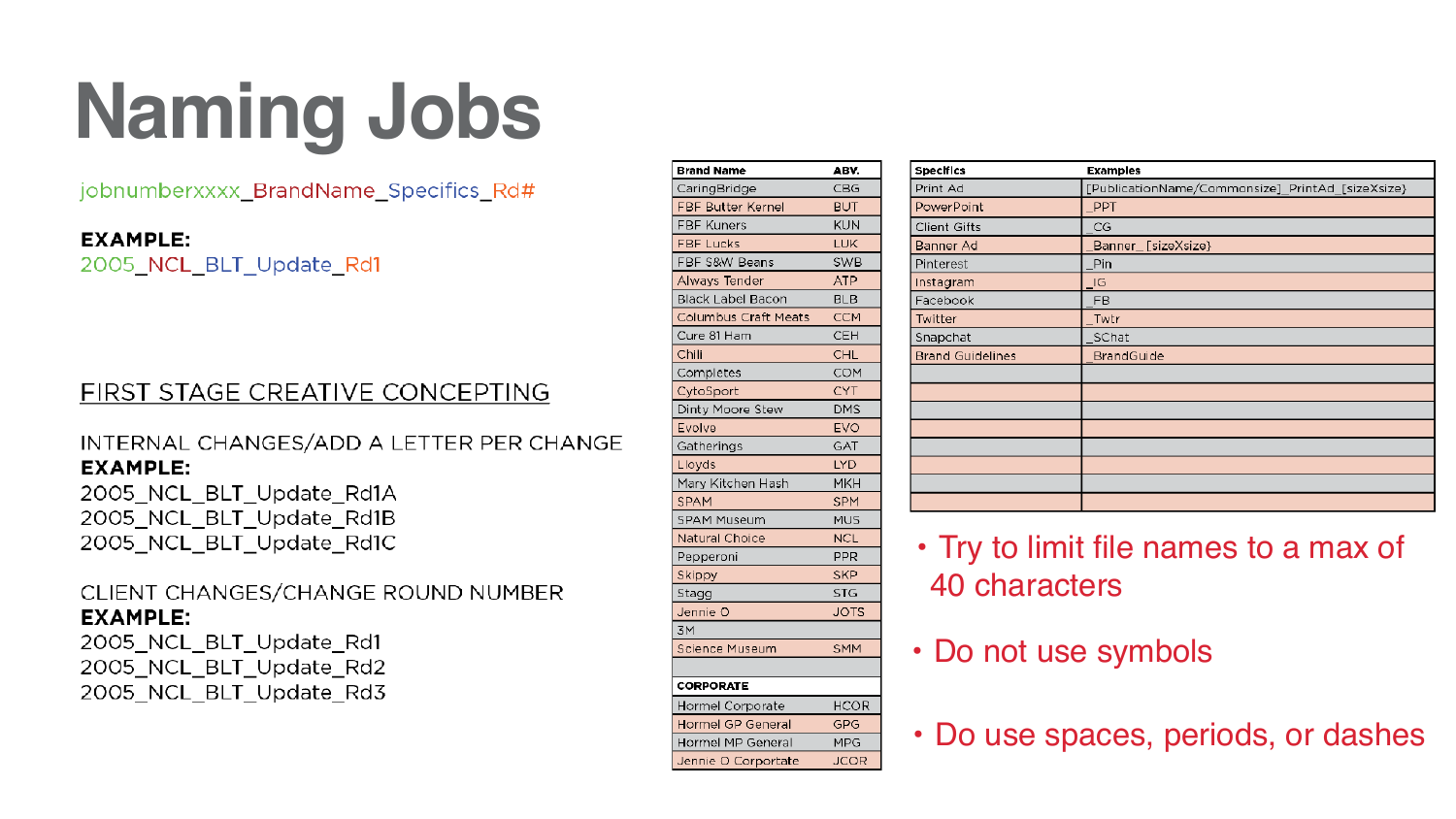# **Production Handoff**

PM will set up a short (10-15 minutes) production kick off. Attendees: PM, Production, and Art Director

Prior to the kick off, the AD will name and package the working files then place them in the folder "For Studio".

NOTE: At this point, all stock should be purchased and high res images available.

\*\*Production will rename files to Hormel naming convention and place in 5\_Final\_Files in addition to uploading them into the DAM.



1\_Assets: images, mood-board scraps, client supplied partner logos, purchased stock

2\_Deck: Presentation decks sent to clients per round

3\_Working files: Designer working files

4 For Studio: Packaged files for Studio to work on

5\_Final\_Files: Packaged final files sent to client, vendor or finished files from vendors ie; unleashed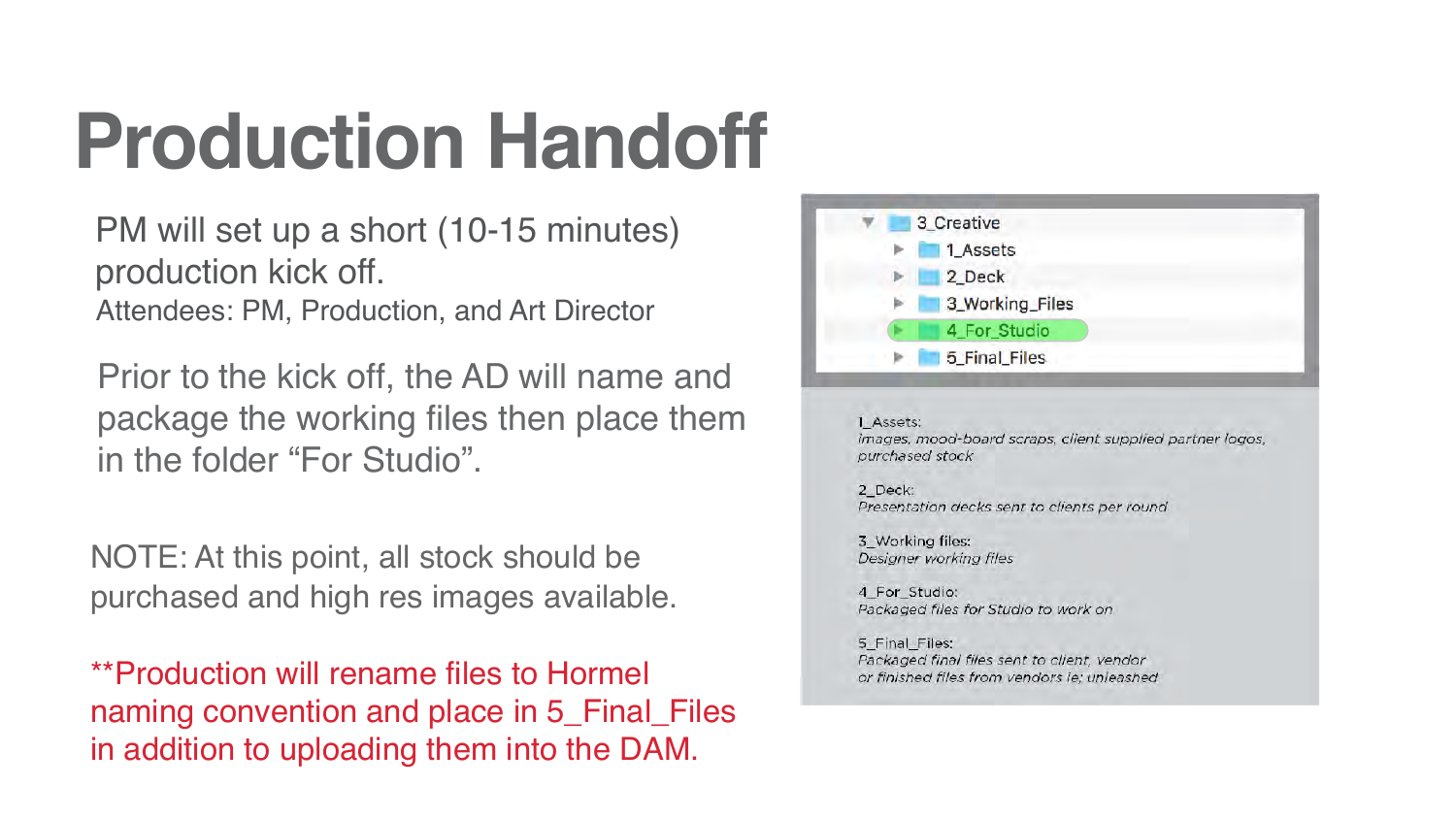### **Final File Naming for Hormel DAM Upload**



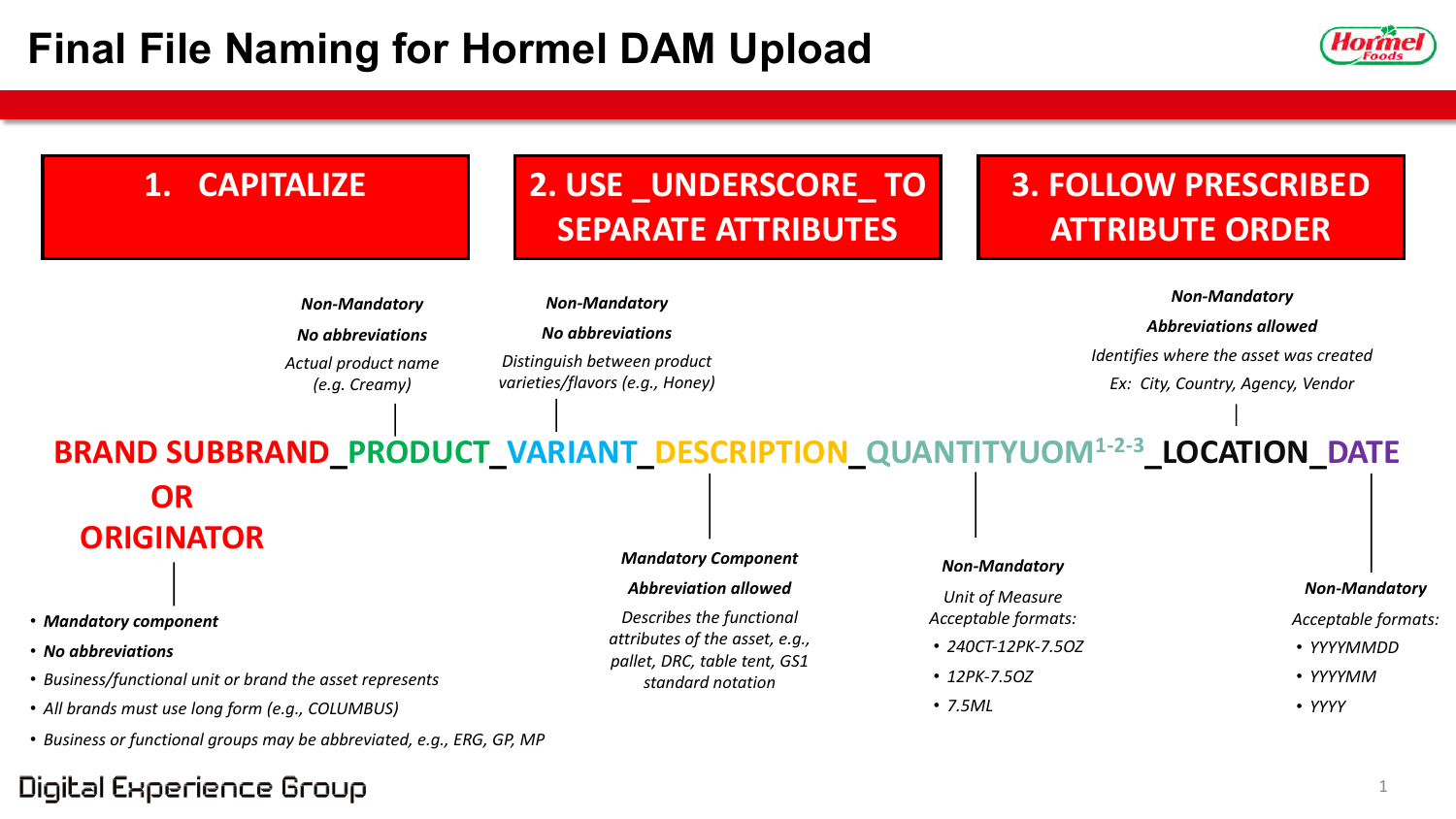### **Final Hormel DAM naming convention examples**





Digital Experience Group